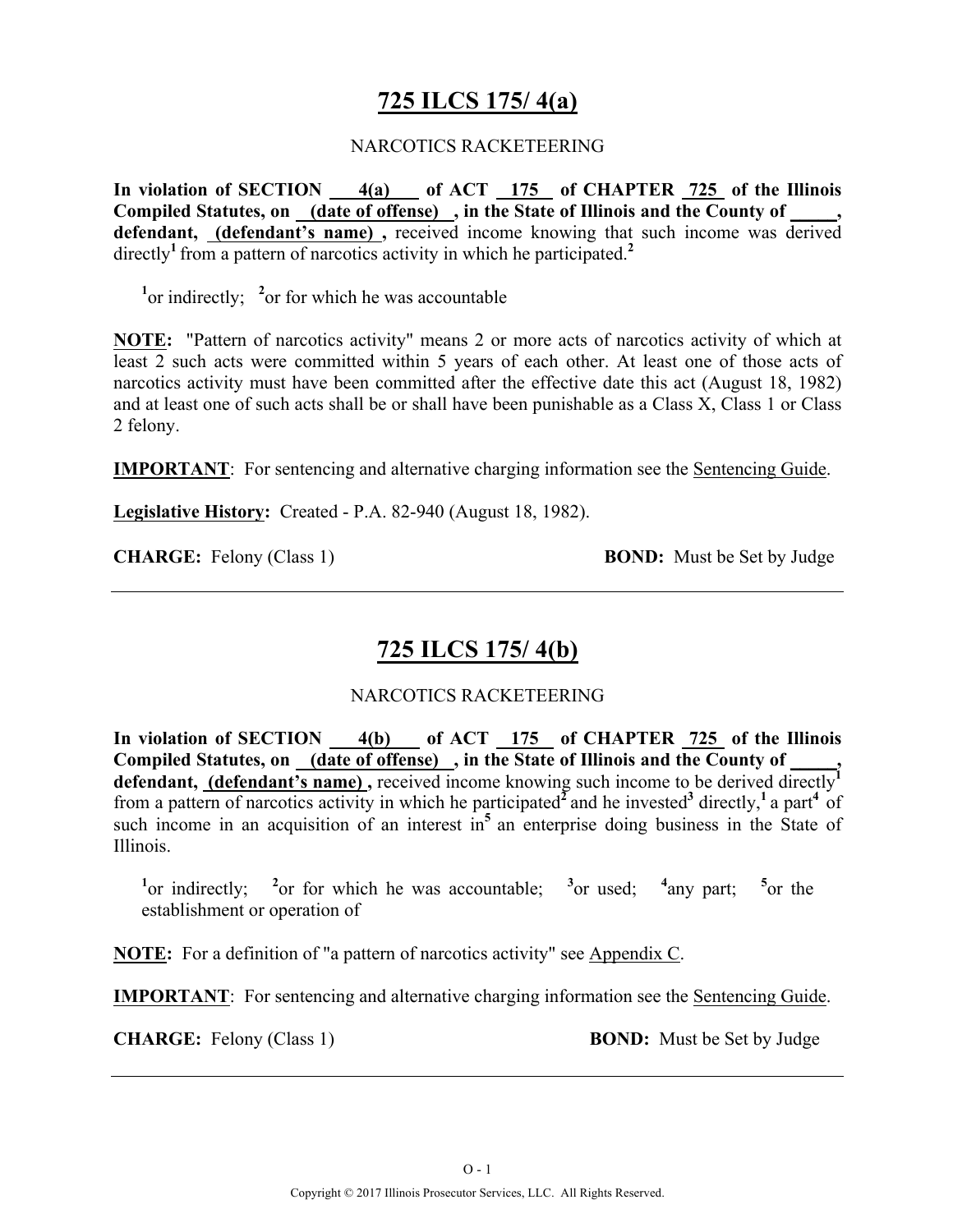## **725 ILCS 175/ 4(c)**

#### NARCOTICS RACKETEERING

**In violation of SECTION 4(c) of ACT 175 of CHAPTER 725 of the Illinois Compiled Statutes, on (date of offense) , in the State of Illinois and the County of \_\_\_\_\_, defendant, (defendant's name) ,** knowingly, through a pattern of narcotics activity in which he participated, $\frac{1}{4}$  acquire  $\frac{2}{3}$  directly<sup>3</sup> an interest<sup>4</sup> in an enterprise which is engaged in<sup>5</sup> business in the State of Illinois.

<sup>1</sup><sup>or</sup> for which he was accountable; <sup>2</sup><sup>or</sup> maintained; <sup>3</sup><sup>or</sup> indirectly; <sup>4</sup><sup>or</sup> any interest in or contract of; **<sup>5</sup>** or the activities of which affect

**NOTE:** For definition of "a pattern of narcotics activity" see Appendix C.

**IMPORTANT**: For sentencing and alternative charging information see the Sentencing Guide.

**CHARGE:** Felony (Class 1) **BOND:** Must be Set by Judge

## **725 ILCS 175/ 4(d)**

#### NARCOTICS RACKETEERING

**In violation of SECTION 4(d) of ACT 175 of CHAPTER 725 of the Illinois**  Compiled Statutes, on (date of offense), in the State of Illinois and the County of, defendant, (defendant's name), being a person employed by<sup>1</sup> an enterprise doing business in the State of Illinois, knowingly conducted<sup>2</sup> directly<sup>3</sup> in the conduct of such enterprise's affairs through a pattern of narcotics activity in which he participated.**<sup>4</sup>**

**1** or associated with; **<sup>2</sup>** <sup>2</sup><sub>or</sub> participated in; <sup>3</sup> or indirectly: <sup>4</sup> or for which he was accountable

**NOTE:** For a definition of "a pattern of narcotic activity" see Appendix C.

**IMPORTANT**: For sentencing and alternative charging information see the Sentencing Guide.

**CHARGE:** Felony (Class 1) **BOND:** Must be Set by Judge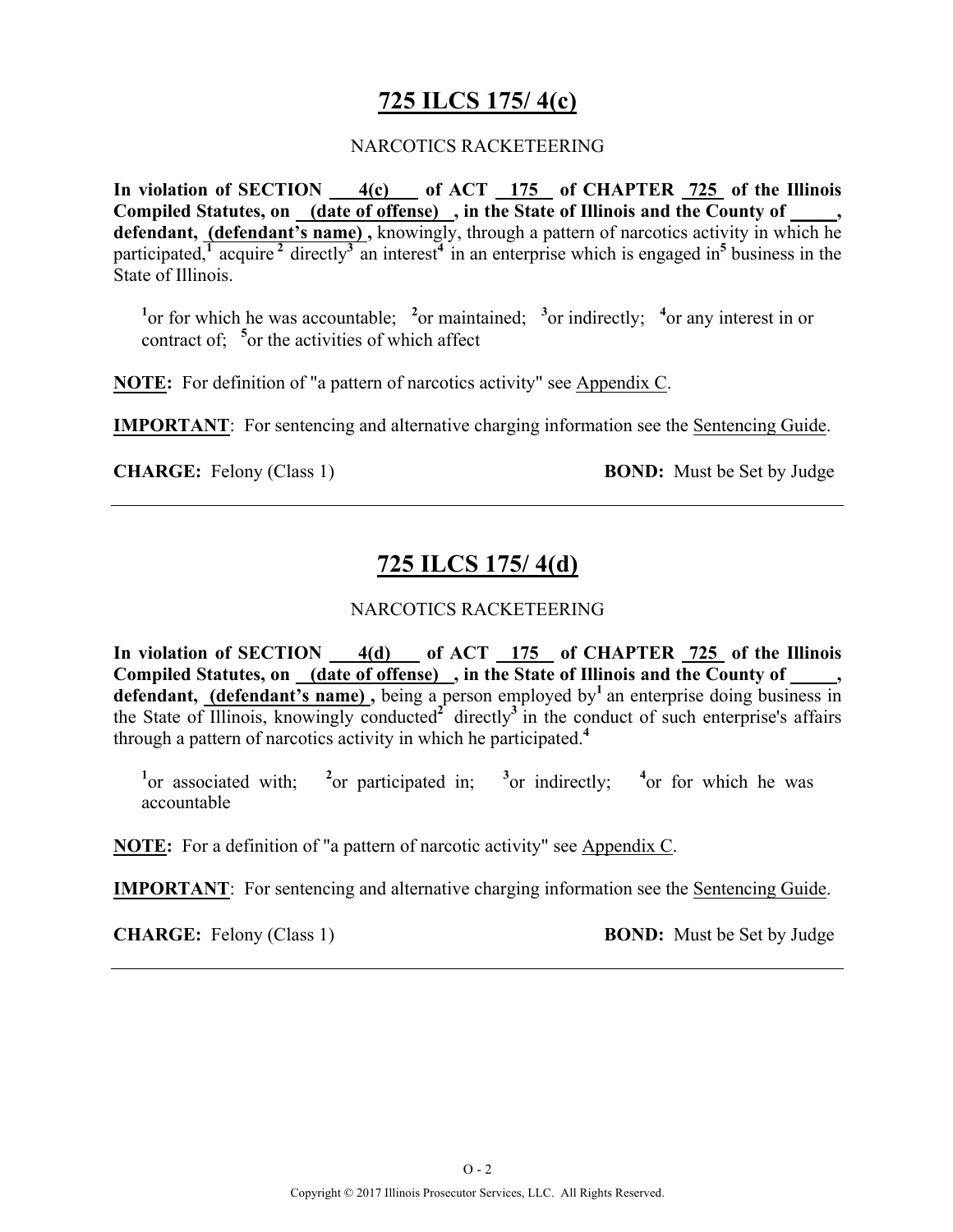## **730 ILCS 5/ 5-8A-4.1**

#### ESCAPE

**In violation of SECTION 5-8A-4.1 of ACT 5 of CHAPTER 730 of the Illinois Compiled Statutes, on (date of offense) , in the State of Illinois and the County of \_\_\_\_\_, defendant, (defendant's name),** who was charged with<sup>1</sup> the felony offense of aggravated battery and who was conditionally released from the Union County Jail, the supervising authority, through an electronic home monitoring detention program, knowingly violated a condition of that electronic home monitoring detention program in that (describe the violation).

<sup>1</sup> or convicted of, or charged with or adjudicated a delinquent minor for the commission of a misdemeanor offense (or what would have been a misdemeanor offense) under the Juvenile Court Act of 1987

**CHARGING NOTE:** If the offense with which the defendant is charged or convicted was a misdemeanor**,** or charged with or adjudicated a delinquent minor for the commission of a misdemeanor offense (or what would have been a misdemeanor offense) under the Juvenile Court Act of 1987, a violation of this subsection is a Class B misdemeanor. A person who violates this Section while armed with a dangerous weapon is guilty of a Class 1 felony. See the Sentencing Guide.

**IMPORTANT**: For sentencing and alternative charging information see the Sentencing Guide.

**Legislative History:** Created by Public Act 89-648 (Eff: 1/1/97). Amended: 95-921.

**CHARGE:** Felony (Class 3) **BOND:** Must be Set by Judge

## **730 ILCS 150/ 3**

#### UNLAWFUL FAILURE TO REGISTER AS A SEX OFFENDER

**In violation of SECTION 3 of ACT 150 of CHAPTER 730 of the Illinois Compiled**  Statutes, on (date of offense), in the State of Illinois and the County of, **defendant, (defendant's name)**, a sex offender,<sup>1</sup> knowingly<sup>2</sup> failed to register, in accordance with the provisions of the Child Sex Offender Registration Act, with the chief of police of Union City, $3$  Illinois, within 3 days after he established a residence in Union City.<sup>4</sup>

<sup>1</sup> or sexual predator; <sup>2</sup> or intentionally or recklessly; <sup>3</sup> or if no police chief exists or if the defendant resides in an unincorporated area, with the County Sheriff; <sup>4</sup>or within 3 days of his coming into any county in which he resides or is temporarily domiciled for more than 5 days or within 3 days of establishing or changing his place of employment (**Always check this section to determine the period of time in which the defendant must register**.)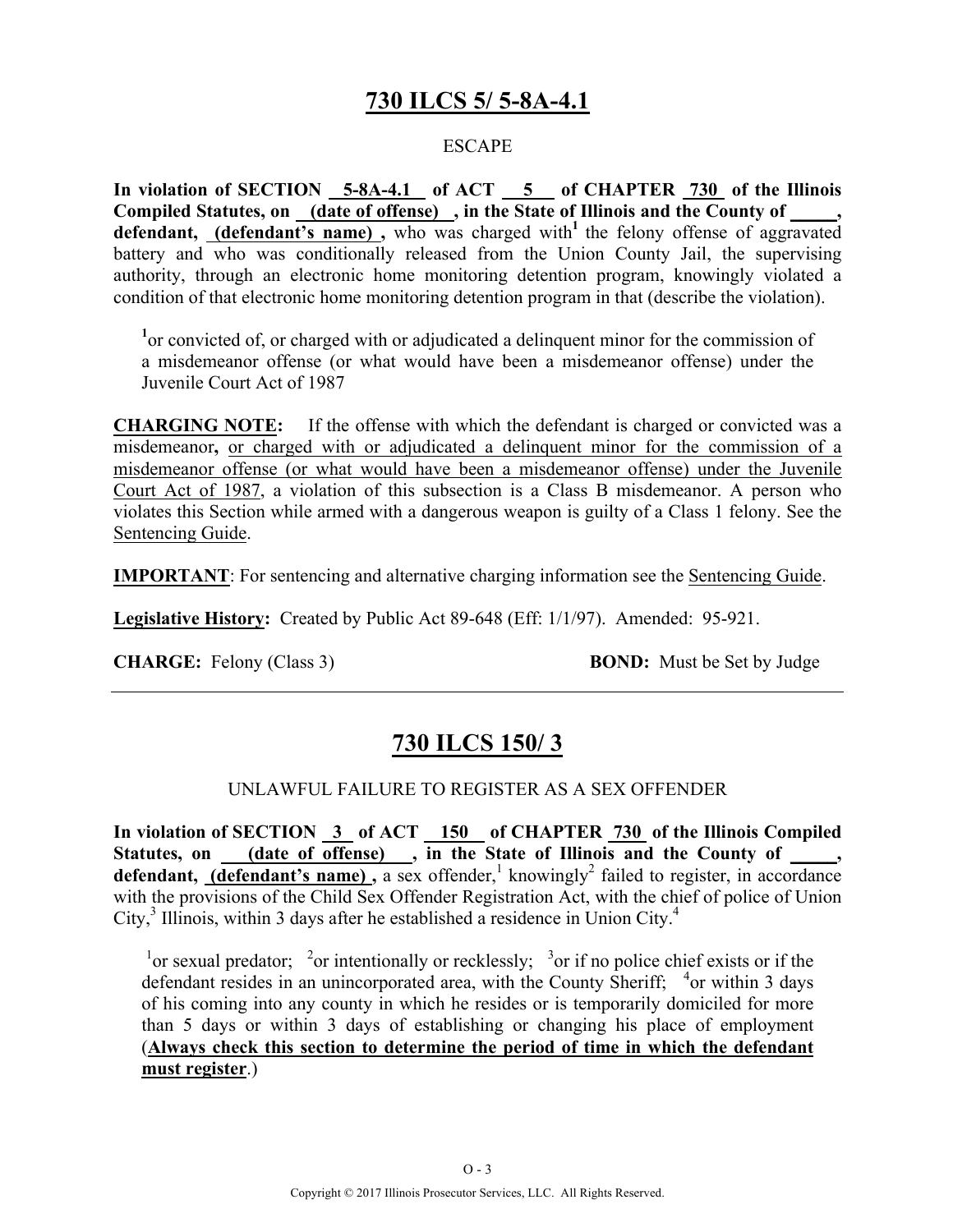**CHARGING NOTES:** A second or subsequent offense is a Class 2 felony. The charging instrument must state prior conviction. See Appendix A. A person knowingly and willfully giving materially false information commits a Class 3 felony.

**IMPORTANT**: For sentencing and alternative charging information see the Sentencing Guide.

**Legislative History:** Created - P.A. 84-1279 (August 15, 1986); Amended - P.A. 87-1064, 88- 467, 89-8, 91-48, 91-221, 91-394, 95-229, 95-579, 95-640, 95-658, 95-876, 96-1094, 96-1551 and 97-578.

**CHARGE:** Felony (Class 3) **BOND:** Must be Set by Judge

### **740 ILCS 90/ 5(a)**

#### DEFRAUDING AN INNKEEPER

**In violation of SECTION 5(a) of ACT 90 of CHAPTER 740 of the Illinois**  Compiled Statutes, on (date of offense), in the State of Illinois and the County of defendant, (defendant's name), with the intent to defraud, obtained lodging<sup>1</sup> in the amount of \$126.40 at the Union City Hotel, Inc.<sup>2</sup> a corporation, located at 777 May Street, Union City, Union County, Illinois, without paying therefore.

<sup>1</sup> and/or food, money, property or other accommodations; <sup>2</sup> or any hotel, inn, boarding house or lodging house

**CHARGING NOTE:** A second or subsequent offense is a Class 4 felony. The charging instrument must state prior conviction. See Appendix A.

**IMPORTANT**: For sentencing and alternative charging information see the Sentencing Guide.

**Legislative History:** Created - Laws 1939, p.678 (July 19, 1939); Amended - P.A. 77-2529.

**CHARGE:** Misdemeanor (Class A) **BOND:** \$1,500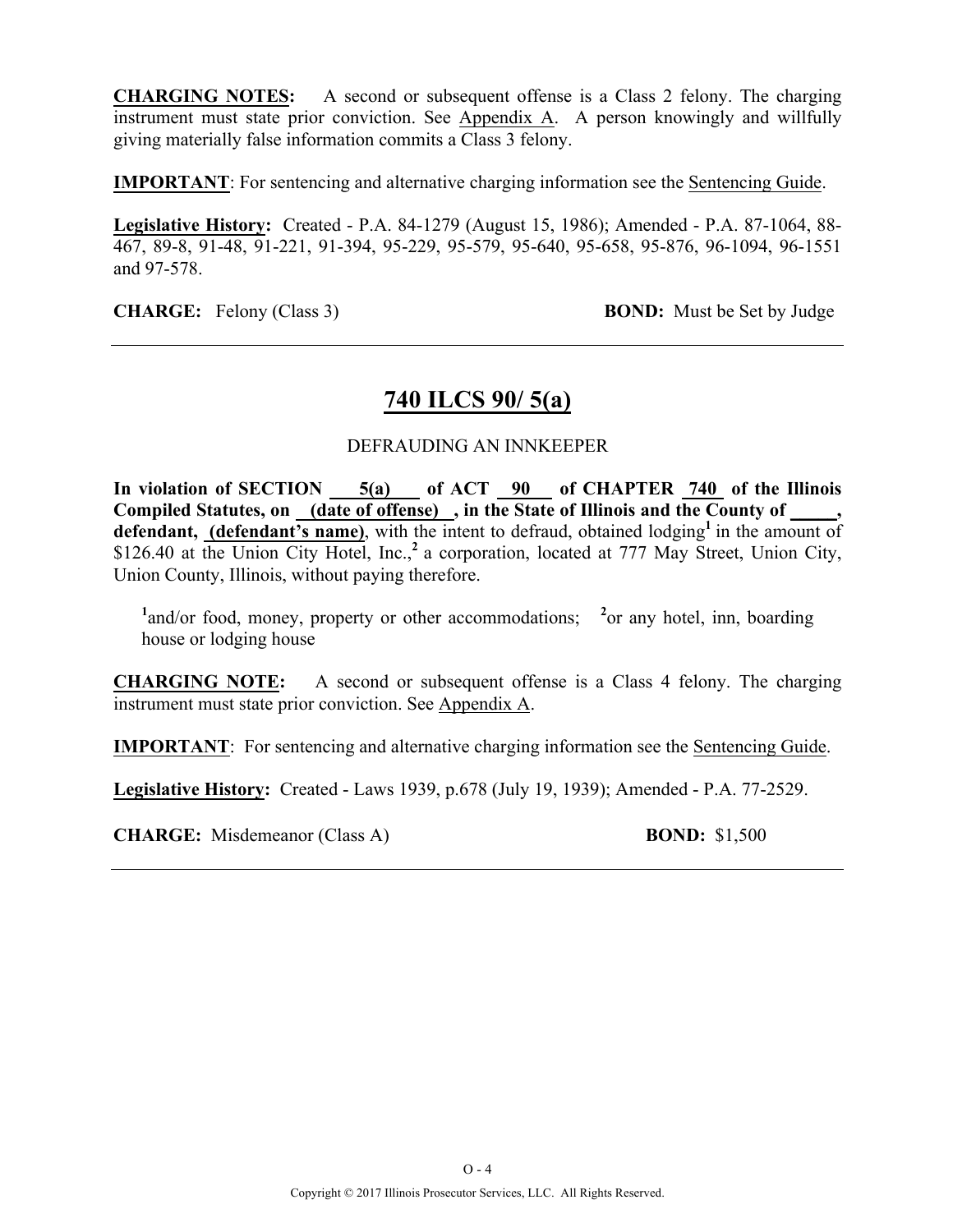### **740 ILCS 90/ 9(e)**

#### UNLAWFUL REMOVAL OF PROPERTY OF A HOTEL**<sup>3</sup>**

**In violation of SECTION 9(e) of ACT 90 of CHAPTER 740 of the Illinois Compiled Statutes, on (date of offense) , in the State of Illinois and the County of \_\_\_\_\_, defendant, (defendant's name),** knowingly<sup>1</sup> removed  $^2$  property from the Union City Hotel, Inc., a corporation licensed to do business in Illinois, located at 777 May Street, Union City, Union County, Illinois, being 6 towels, 2 sheets, 1 chair and 3 ash trays, which property belonged to said hotel.**<sup>3</sup>**

<sup>1</sup><sup>or</sup> intentionally or recklessly; <sup>2</sup><sup>or</sup> attempted to remove; <sup>3</sup> inn, boarding house or lodging house

**NOTE:** See Appendix B for discussion of necessity of alleging mental state.

**IMPORTANT**: For sentencing and alternative charging information see the Sentencing Guide.

**Legislative History:** Created - Laws 1939, p.678 (July 19, 1939); Amended - P.A. 77-2529.

**CHARGE:** Misdemeanor (Class A) **BOND:** \$1,500

## **765 ILCS 835/ 1(a)**

UNLAWFUL DESTRUCTION **<sup>1</sup>**OF THE REMAINS OF A HUMAN BEING

**In violation of SECTION 1(a) of ACT 835 of CHAPTER 765 of the Illinois**  Compiled Statutes, on <u>(date of offense)</u>, in the State of Illinois and the County of **defendant, (defendant's name) ,** willfully and knowingly and without proper legal authority, destroyed  $2 \text{ the remains of Don Smith, a decreased human being, located in the Union City.}$ Cemetery located at 777 May Street in Union City, Illinois.

<sup>1</sup><sup>or</sup> damage or desecration; <sup>2</sup><sub>or</sub> damaged or desecrated

**IMPORTANT**: For sentencing and alternative charging information see the Sentencing Guide.

**Legislative History:** Created - P.A. 87-527 (September 16, 1991); Amended - P.A. 89-36, 95- 331 & 96-868.

**CHARGE:** Felony (Class 3) **BOND:** Must be Set by Judge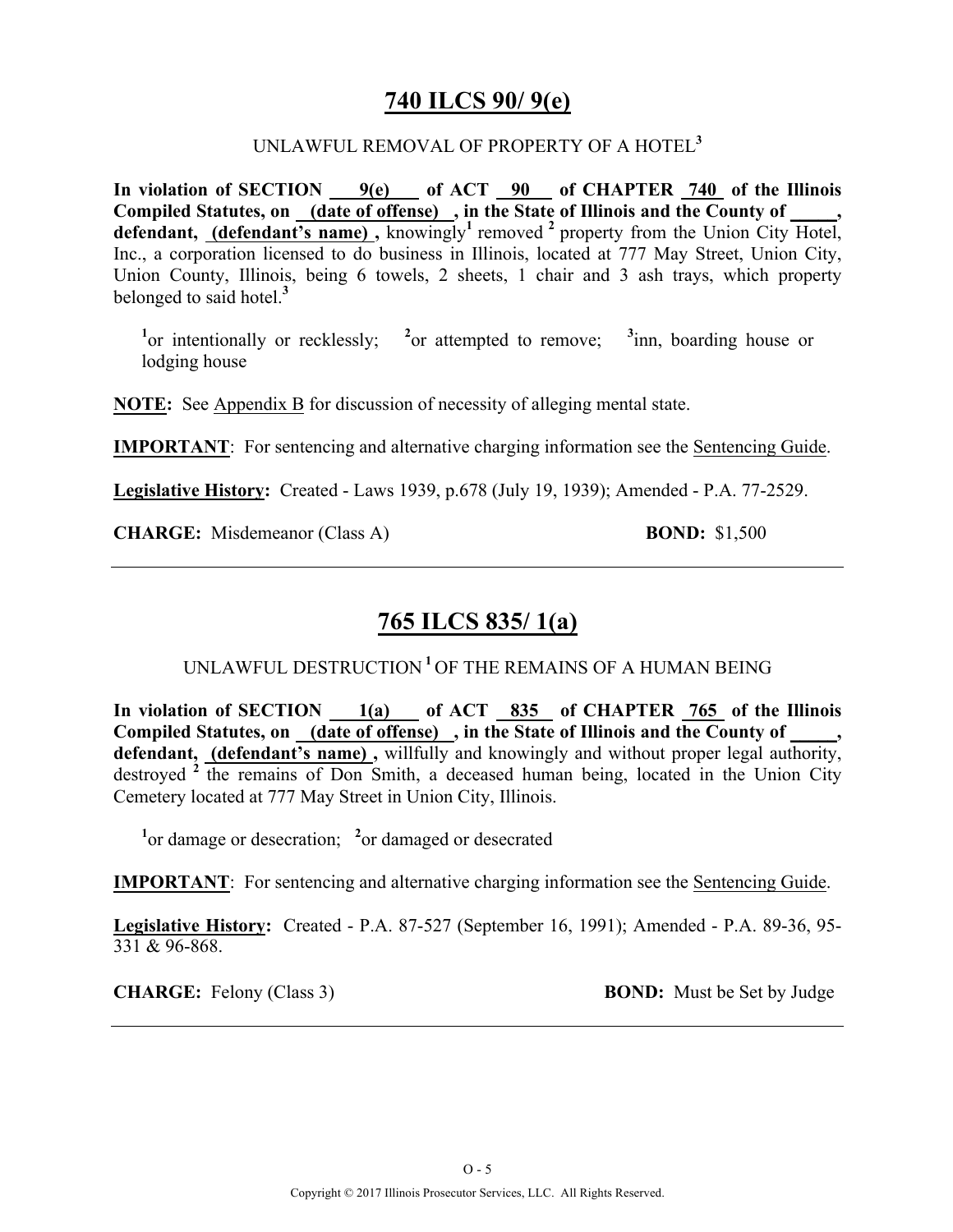## **765 ILCS 835/ 1(a-5)**

#### UNLAWFUL REMOVAL OF THE REMAINS OF A HUMAN BEING

**In violation of SECTION 1(a-5) of ACT 835 of CHAPTER 765 of the Illinois Compiled Statutes, on (date of offense) , in the State of Illinois and the County of \_\_\_\_\_,**  defendant, (defendant's name), willfully, knowingly, and without legal authority, removed the skull<sup>1</sup> of Sam Smith, a deceased human being, from a grave  $\frac{2}{3}$  located in the Union City Cemetery located at 777 May Street in Union City, Illinois.

<sup>1</sup> or any portion of the human remains; <sup>2</sup> or from a burial ground where skeletal remains are buried or from a crypt, vault, mausoleum or other repository of human remains

**IMPORTANT**: For sentencing and alternative charging information see the Sentencing Guide.

**CHARGE:** Felony (Class 4) **BOND:** Must be Set by Judge

## **765 ILCS 835/ 1(b)(1)**

### UNLAWFUL VANDALIZATION **<sup>1</sup>**OF A GRAVE

**In violation of SECTION 1(b)(1) of ACT 835 of CHAPTER 765 of the Illinois**  Compiled Statutes, on <u>(date of offense)</u>, in the State of Illinois and the County of \_\_\_\_, **defendant, (defendant's name) ,** willfully, knowingly, and without legal authority vandalized **<sup>2</sup>** the grave **<sup>3</sup>** of Don Smith located in the Union City Cemetery located in Union City, Illinois, in that said defendant (describe acts of vandalization) and in so acting caused less than \$500 worth of damage.

<sup>1</sup><sup>or</sup> obliteration or desecration; <sup>2</sup><sup>or</sup> obliterated or desecrated; <sup>3</sup><sup>or</sup> any burial ground where skeletal remains are buried or a crypt, vault, mausoleum or other repository of human remains.

**NOTE:** Subsection (b) of Section 1 of Act 835 of Chapter 765 may also be violated if the defendant: 1. Obliterates, vandalized, or desecrates a park or other area clearly designated to preserve and perpetuate the memory of a deceased person or group of persons. (765 ILCS  $835/1(b)(2)$ ; 2. Obliterates, vandalizes, or desecrates plants, trees, shrubs, or flowers located upon or around a repository for human remains or within a human graveyard or cemetery. (765 ILCS 835/1(b)(3)); and 3. Obliterates, vandalizes, or desecrates a fence, rail, curb, or other structure of a similar nature intended for protection or for the ornamentation of any tomb, monument, gravestone, or other structures of like character. (765 ILCS 835/1(b)(4)).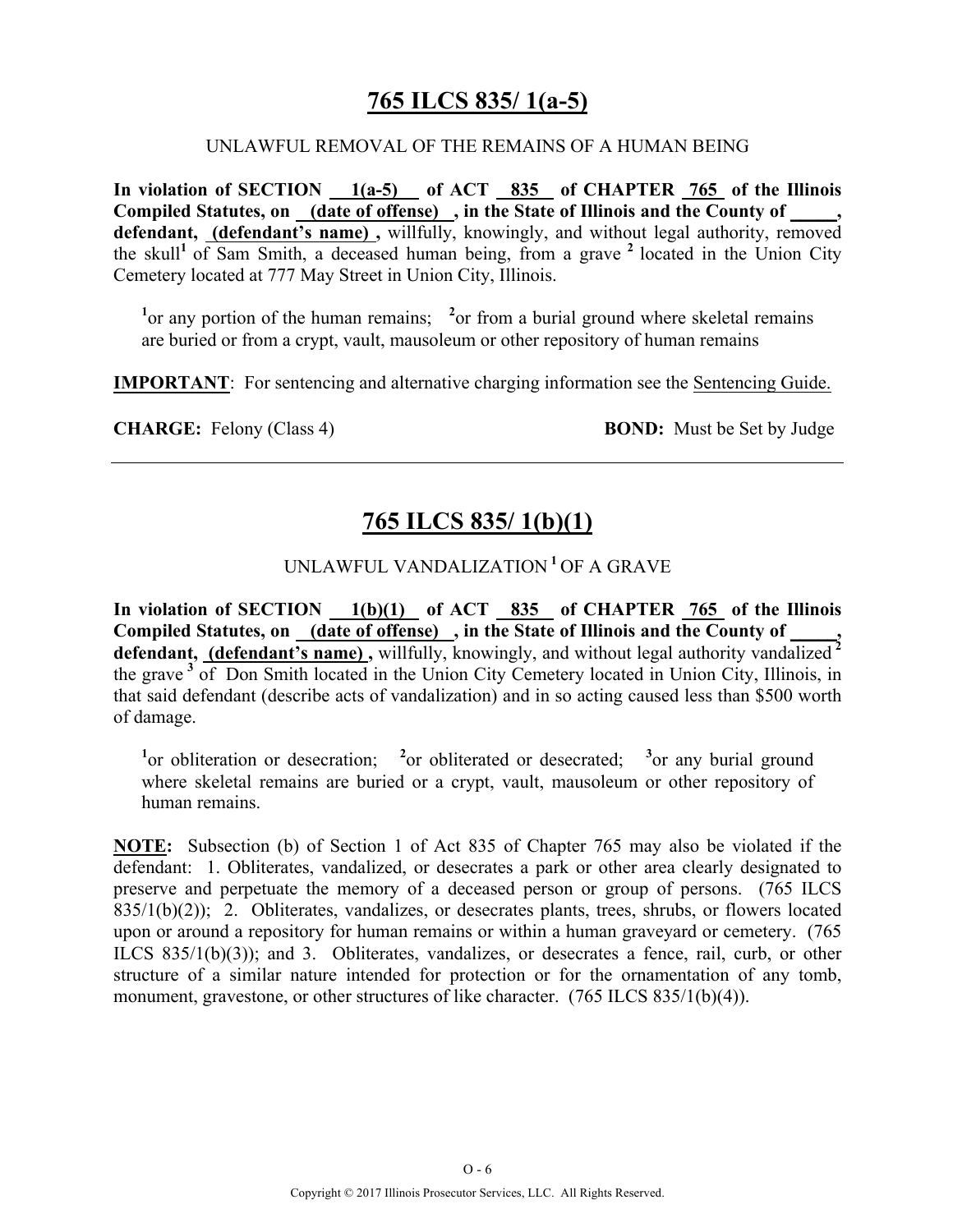**CHARGING NOTE:** Each of these offenses is a Class A misdemeanor if the amount of the damage is less than \$500, a Class 4 felony if the amount of the damage is at least \$500 and less than \$10,000, a Class 3 felony if the amount of the damage is at least \$10,000 and less than \$100,000 or a Class 2 felony if the damage is \$100,000 or more and shall provide restitution to the cemetery authority or property owner for the amount of any damage caused. See the Sentencing Guide.

**IMPORTANT**: For sentencing and alternative charging information see the Sentencing Guide.

**CHARGE:** Misdemeanor (Class A) **BOND:** \$1,500

# **765 ILCS 835/ 1(f)**

### UNLAWFUL ENTRY INTO **<sup>1</sup>**A CEMETERY

**In violation of SECTION 1(f) of ACT 835 of CHAPTER 765 of the Illinois**  Compiled Statutes, on <u>(date of offense)</u>, in the State of Illinois and the County of defendant, (defendant's name), knowingly entered <sup>2</sup> upon the premises of the Union City Cemetery <sup>3</sup> without authorization during hours that the Union City Cemetery was posted as closed to the public.

<sup>1</sup><sup>or</sup> presence in; <sup>2</sup><sup>or</sup> knowingly remained; <sup>3</sup><sup>or</sup> any public or private cemetery

**IMPORTANT**: For sentencing and alternative charging information see the Sentencing Guide.

**CHARGE:** Misdemeanor (Class A) **BOND:** \$1,500

# **765 ILCS 835/ 1-1(b-5)**

UNLAWFUL VANDALIZATION **<sup>1</sup>**OF A GRAVESTONE

**In violation of SECTION 1-1(b-5) of ACT 835 of CHAPTER 765 of the Illinois**  Compiled Statutes, on (date of offense), in the State of Illinois and the County of defendant, (defendant's name), willfully, knowingly, and without proper legal authority, vandalized  $2\frac{1}{\sqrt{2}}$  four gravestones  $3\frac{1}{\sqrt{2}}$  in the Union City Cemetery in that said defendant painted the gravestones with yellow paint.

<sup>1</sup><sup>or</sup> defacement, injury or removal; <sup>2</sup><sup>or</sup> defaced, injured or removed; <sup>3</sup><sup>or</sup> any other memorial, monument, or marker commemorating a deceased person or group of persons, whether located within or outside of a recognized cemetery, memorial park or battlefield.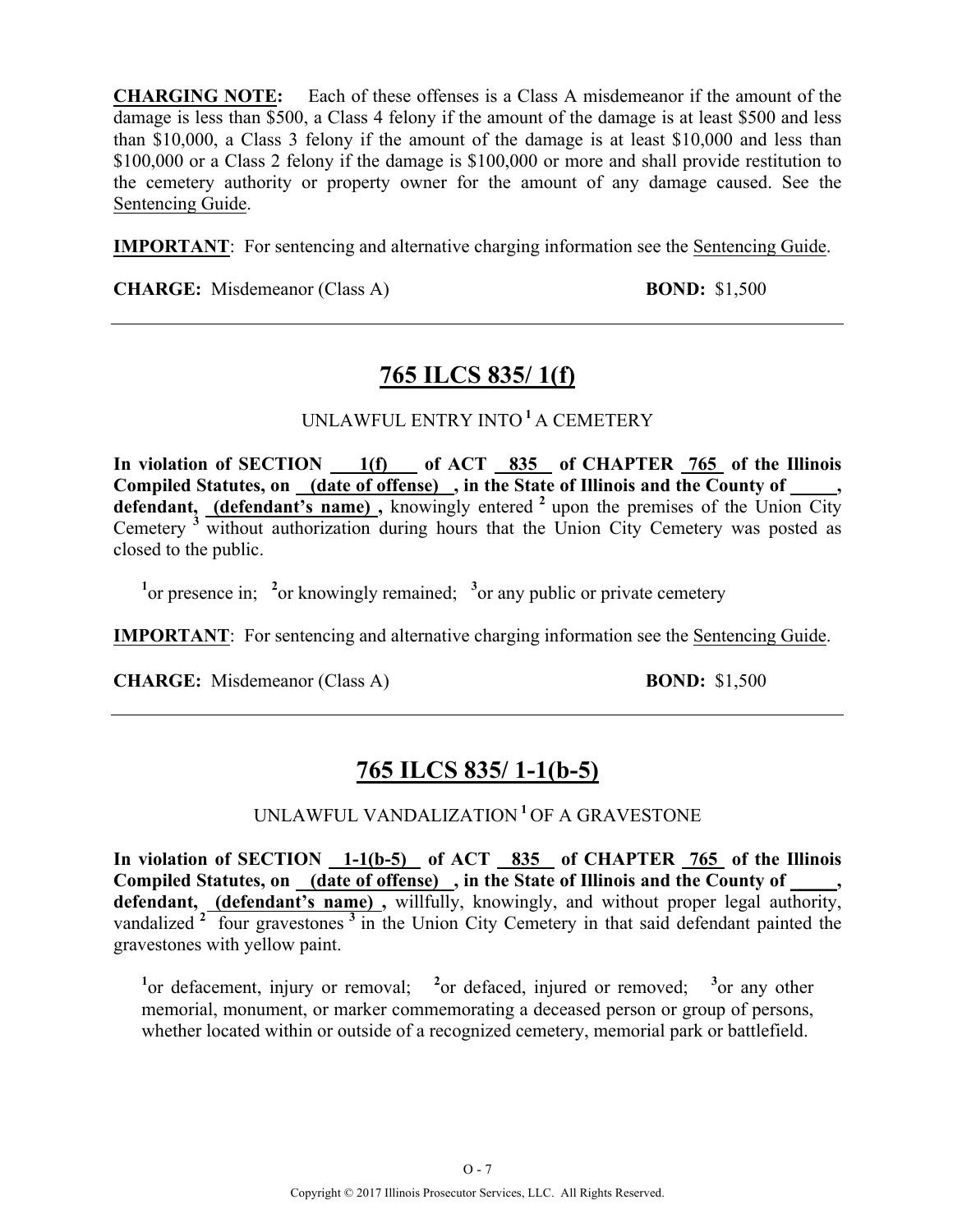**CHARGING NOTE:** A defendant convicted of violating this subsection is guilty of a Class 4 felony for damaging at least one but no more than 4 gravestones, a Class 3 felony for damaging at least 5 but no more than 10 gravestones, or a Class 2 felony for damaging more than 10 gravestones and shall provide restitution to the cemetery authority or property owner for the amount of any damage caused. See the Sentencing Guide.

**IMPORTANT**: For sentencing and alternative charging information see the Sentencing Guide.

**CHARGE:** Felony (Class 4) **BOND:** Must be Set by Judge

## **815 ILCS 515/ 3(a)(1)**

#### HOME REPAIR FRAUD

In violation of SECTION  $3(a)(1)$  of ACT  $515$  of CHAPTER  $815$  of the Illinois Compiled Statutes, on (date of offense), in the State of Illinois and the County of **defendant, (defendant's name)**, knowingly entered into an oral<sup>1</sup> contract<sup>2</sup> in the amount of \$4,000.00 with Don Smith for the repair of the home of Don Smith located at 777 May Street, Union City, Union County, Illinois, and in so doing, knowingly misrepresented the existing condition of said home by informing Don Smith that the wiring of that home was badly in need of repair and could start a fire at any time when such was not the case.**<sup>3</sup>**

<sup>1</sup>a written; <sup>2</sup> or agreement; <sup>3</sup> or a material fact relating to the terms of the contract or agreement or the pre-existing or existing condition of any portion of the property involved, or created or confirmed another's impression which was false and which the defendant did not believe to be true, or promised performance which the defendant did not intend to perform or knew would not be performed

**NOTE:** The following are alternative way of violation this Section: (a) The defendant knowingly enters into an agreement or contract, written or oral, with a person for home repair and he knowingly: 1. Misrepresents a material fact relating to the terms of such a contract or agreement or the pre-existing or existing condition of any portion of the property involved, or creates or confirms another's impression which is false and which the defendant does not believe to be true, or promises a performance which the defendant does not intend to perform or knows will not be performed. 2. Uses or employs any deception, false pretense or false promise in order to induce, encourage or solicit a victim into entering into any such contract or agreement. 3. Enters into an unconscionable agreement or contract requiring the payment of at least \$4,000 to the defendant. An unconscionable contract exists when an "unreasonable" difference exists between the value of the services materials and work to be performed and the amount charged for those services. It is prima facie unconscionable for a contract to call for payment in excess of four time the fair market value of the services, materials or work provided. 4. Fails to comply with the Assumed Business Name Act (805 ILCS 405/1) and the defendant misrepresents or conceals either his real name, the name of his business, or his business address. See the Sentencing Guide.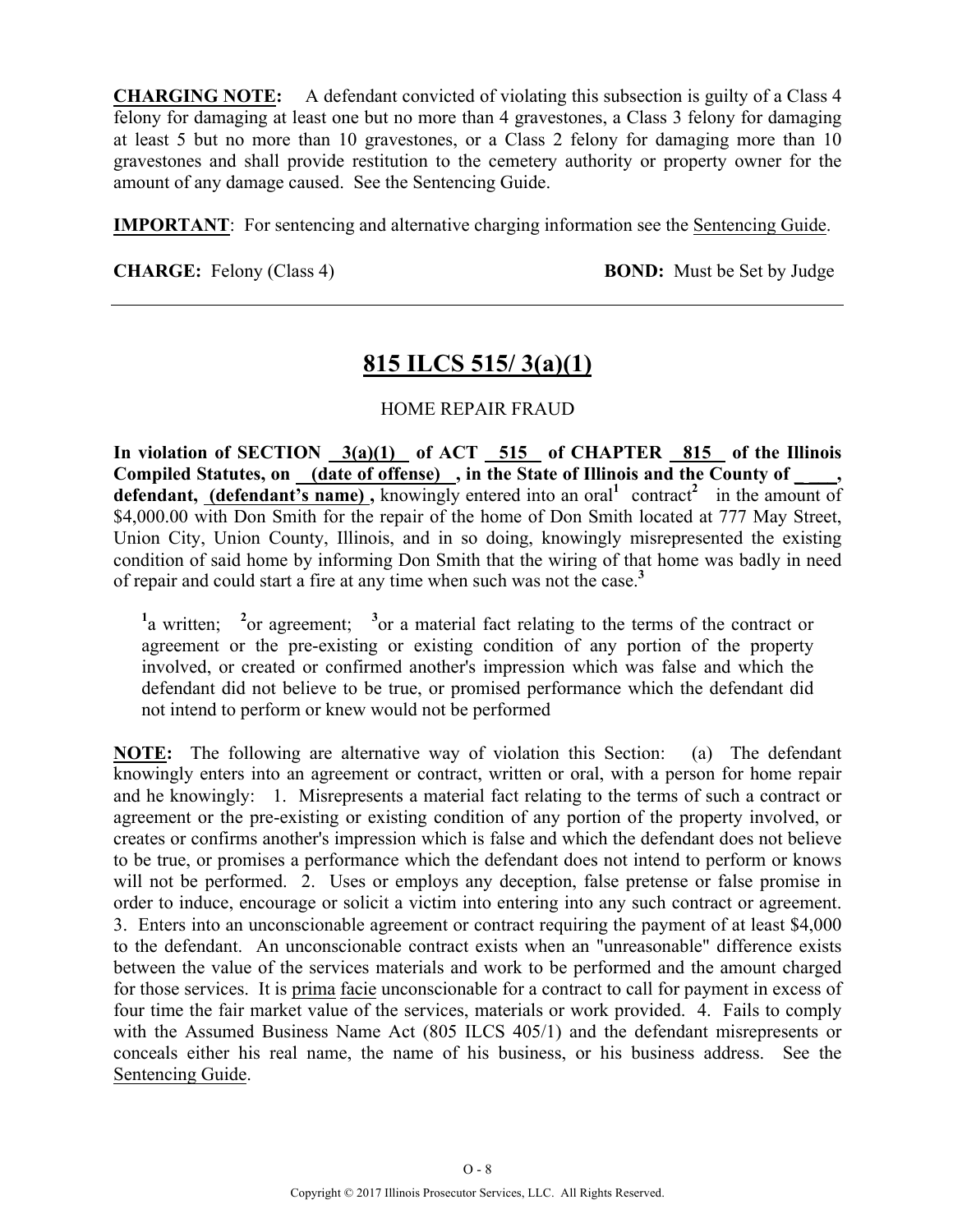**NOTE:** See subsection (c) of this Section for description of rebuttable presumption concerning defendant's intent or knowledge.

**CAUTION:** In People v. Watts 181 Ill. 2d 133, 692 N.E.2d 315, 229 Ill.Dec. 542 (No. 81548, February 20, 1998) the Illinois Supreme Court declared that this was an unconstitutional mandatory rebuttable presumption.

**IMPORTANT:** This offense becomes aggravated home repair fraud in violation of Subsection 5 of this Section when the victim is a person 60 years of age or older, or a disabled person as defined in Section 16-1.3 of the Criminal Code of 1961. When charging Aggravated Home Repair Fraud, simply allege the commission of the offense as noted above and add the enhancing elements of the age or condition of the victim. See Subsection 5(a)(b) and (c) for penalties for aggravated home repair fraud.

**IMPORTANT**: For sentencing and alternative charging information see the Sentencing Guide.

**Legislative History:** Created - P.A. 84-1270 (August 11,1986).

**CHARGE:** Felony (Class 4) **BOND:** Must be Set by Judge

## **815 ILCS 515/ 3(b)(1)**

#### HOME REPAIR FRAUD

**In violation of SECTION 3(b)(1) of ACT 515 of CHAPTER 815 of the Illinois Compiled Statutes, on (date of offense) , in the State of Illinois and the County of \_ \_\_\_, defendant, (defendant's name) ,** knowingly damaged the home**<sup>1</sup>**of Don Smith located at 777 May Street, Union City, Illinois, by tearing twenty-seven shingles off of the roof of that home and the defendant did so with the intent to enter into a contract<sup>2</sup> with Don Smith for the repair of that roof.

<sup>1</sup><sup>or</sup> any property; <sup>2</sup><sup>or</sup> an agreement

**NOTE:** An alternative method of violating this subsection is where the defendant misrepresents himself or another to be an employee or agent of any unit of the Federal, State, or Municipal government, or any other governmental unit, or an employee of any public utility, with the intent to cause a person to enter into, with the defendant or another, any contract or agreement for home repair.

**CHARGING NOTES:** A violation of Paragraphs (1), (2) or (4) of subsection (a) of Section 3 of this Act is a Class 4 felony when the amount of the contract or agreement is more than \$1,000, a Class A misdemeanor if it is \$1,000 or less, and a Class 4 felony for a second or subsequent offense if it was for \$1,000 or less. The charging instrument must state the prior conviction. See Appendix A. If 2 or more such contracts or agreements exceed an aggregate amount of \$1,000 or more and they are with the same victim by one or more defendants in furtherance of a